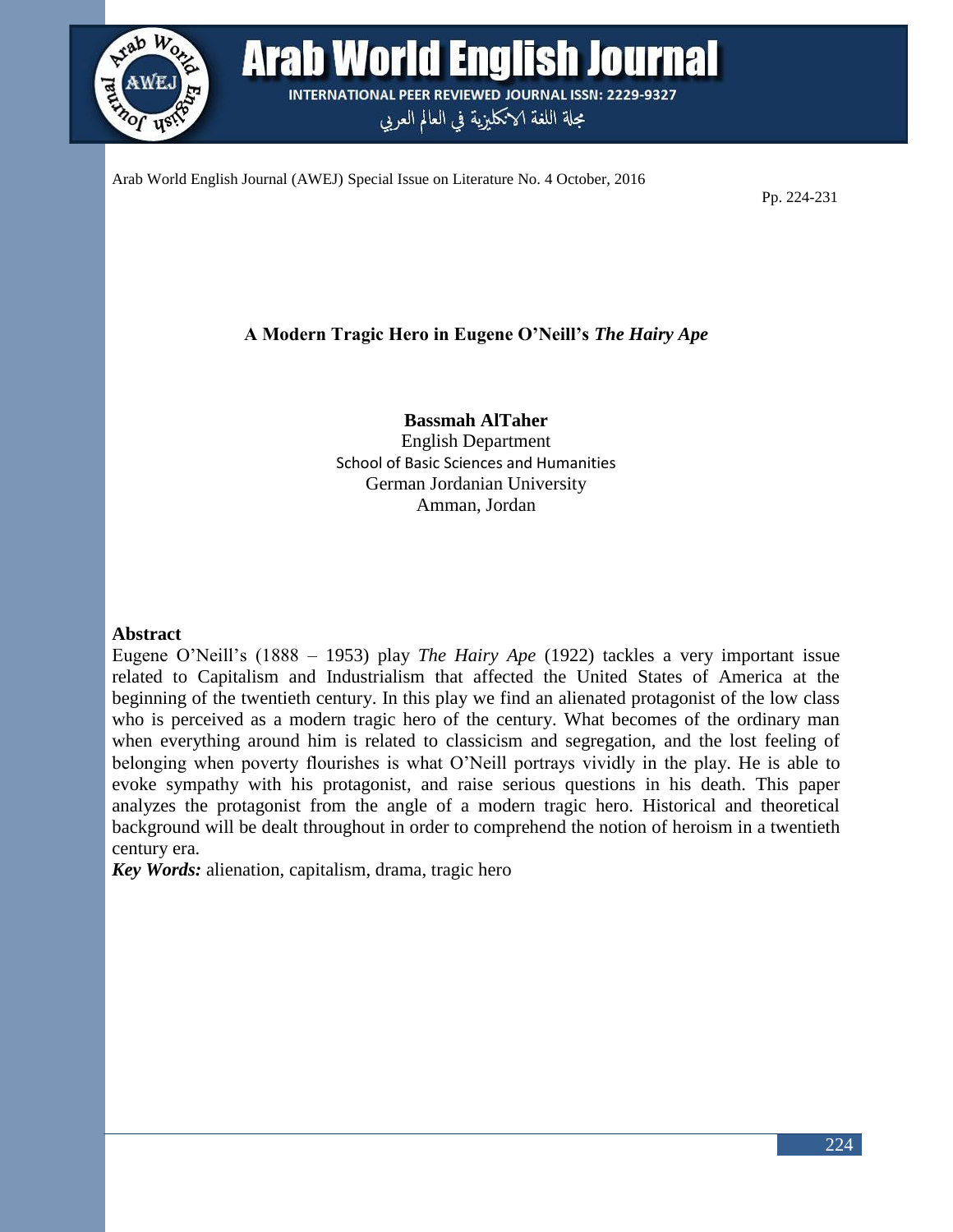### **Introduction**

In the beginning of the twentieth century, American theatres were inspired by European cultures. Hernik Ibsin (1828-1906) and Anton Chekhov (1860-1904) influenced major playwrights in America, such as Tennessee Williams (1911-1983) and Arthur Miller (1915-2005). Because of this influence, Realism became a major movement in various plays, in which imitating reality was important to modernize the stage, create a sense of realism on set designs, dialogues, and characters. However, to completely imitate real life on stage became quite difficult, thus allowing the opportunity for Naturalism to emerge from Realism to make drama more feasible on stage. The scientific era of the nineteenth century influenced Naturalism greatly, in which science reflected on how "powerful forces governed human lives, forces of which we might not be fully aware and over which we might have little control – the forces of heredity and environment" (Styan, 1981, p.6). Naturalistic plays were driven by realistic aesthetics, and at the same time providing a scientific point of view with political, historical, and economic forces.

Relevantly, theatre became the main focus of Dion Boucicault's (1820-1890), an Irish actor and playwright, who worked alongside John Augustin Daly (1838-1899), one of America's influential men. Together they ensured "the subjects and techniques of the native theatre were regularly fed and nurtured by its older cousins." (Styan, 1981, p.109) To further achieve Realism and Naturalism on stage, David Belasco's (1853–1931) dominated the theatre, achieving drastic changes that affected the whole art of drama and the theatre. According to Styan, 1981, Belasco adapts Boucicault views, and avoids rebellion against Naturalism and Realism. "Belasco began as a stage manager within New York's commercial theatre itself, and was responsible for its best offerings in décor and scenic and lighting effects" (Styan, 1981, p.109). Technical detail became his characteristic throughout all of his plays, as he adopted realism to excite his audience. One of his greatest achievements is that he "aimed at photographic accuracy" (Styan, 1981, p.109), in which he spent a lot of time in creating perfect scenes for various plays, like *The Girl of the Golden West* (1905) and *The Governor's Lady* (1912). This professional technicality has become the essence of American theatre.

Richard Boleslavsky (1889 – 1937), a member of the MAT (Moscow Art Theatre) from 1906, founded the first American Laboratory Theatre with Maria Ouspenskaya, who is also a former MAT member. In this theatre, they taught the Stanislavsky System of acting. "The Labortary Theatre demanded new skills of concentration from its students, based upon Stanislavsky's method of developing an actor's 'affective memory', by which he could live an emotion over again." (Styan, 1981, p. 117)

It took the American Theatre decades to establish a realistic theatre that is distinguishable from the Russian theatre. Elia Kazan (1909–2003) was the first to explore social problems on stage. As a result, by the end of the 1920s, the scene in American theatre was set for new and "indigenous playwriting, in which the new realism would inevitably dominate much of the achievement" (Styan, 1981, p.121). There are variations in the way realism was presented in America, like using satire and parables. Elmer Rice (1892–1967) used these kinds of styles, "if a streak of sentimentality vitiates his social and political drama, he created a rich variety of ethnic character studies, and had the ability to set these in a firm naturalistic frame." (Styan, 1981, p.123) When the Great Depression hit America during the 1930s, American drama leaned towards "social protest, even propaganda, and they also belonged to the realistic tradition"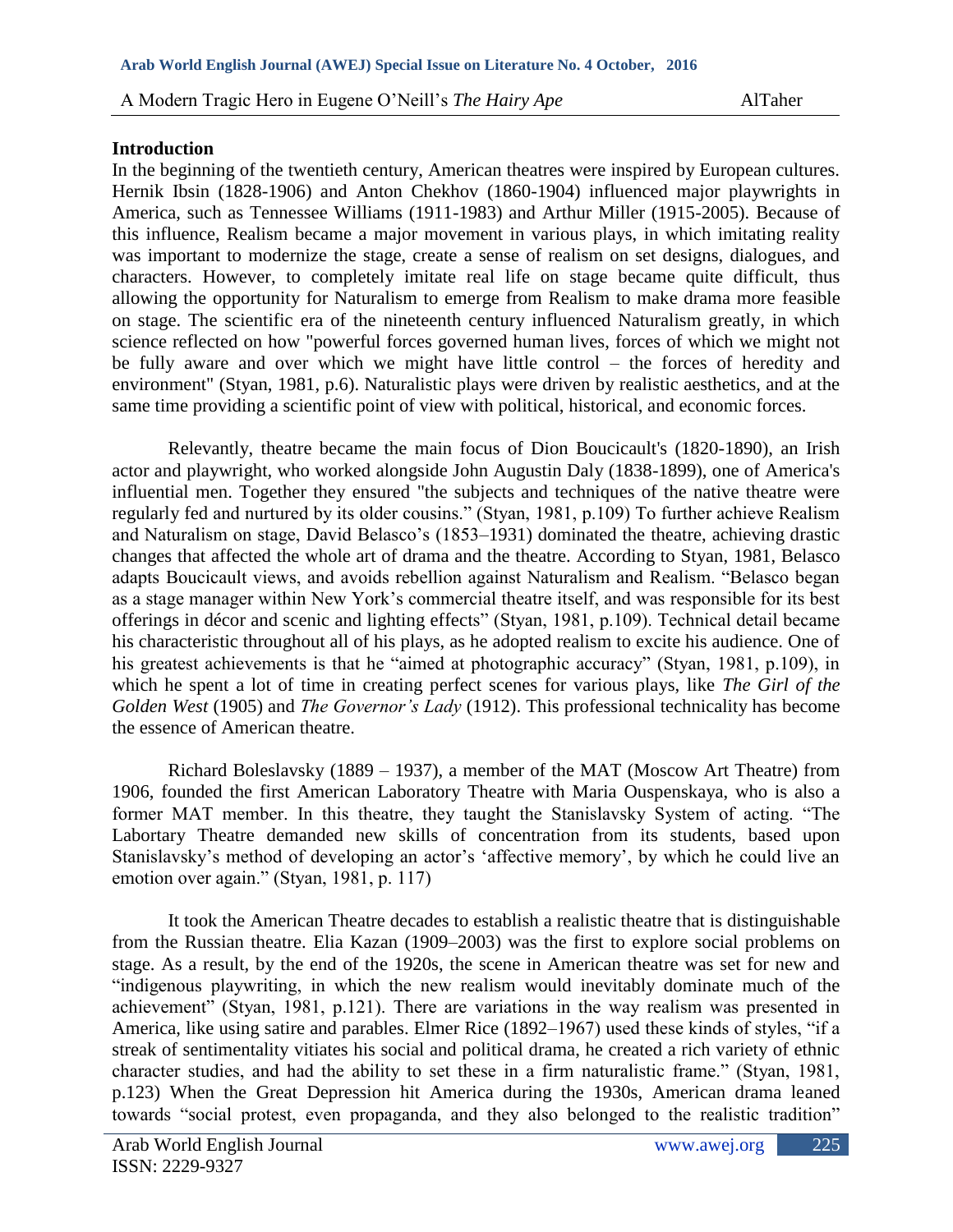(Styan, 1981, p.124), which at that point leaned more towards Naturalism. The works of Clifford Odets (1906-1963) and John Steinbck (1902-1968) reflected "human misery and cosmic pessimism" (Murphy, 1987, p.148) as major elements in Naturalistic plays.

With Realism and Naturalism, the idea of a world where individuals find it hard to connect with one another emerges in modern drama, giving birth to a new kind of character who is known as the modern tragic hero. Aristotle (384-322 BC) was the first to record the concept of a tragic hero. In his book entitle *Poetic*, he explains how a classical tragic hero should be. First, a hero must go through tragic events that are "an imitation...of an action of life" (as cited in Butcher, 1902, p.27). Action then generates character and thought. Aristotle's tragic hero should be "a man who is not eminently good and just, yet whose misfortune is not brought about by vice of depravity, but by some error or frailty" (Butcher, 1902, p.45). Not only does the hero share common traits with a common man, but also is part of a noble or prosperous family.

However, in modern times, the framework of a tragic hero is bound to change. According to Arthur Miller's "Tragedy and the Common Man" (1965), Miller redefines a tragic hero from a modern perspective. Miller(1965) believes that Aristotle's tragic hero should not be one of noble birth or from a prosperous family. He believes "that the common man is as apt a subject for tragedy in its highest sense as kings were" (Miller, 1965, p.148). To see a common person fall into the depths of a mental and emotional dilemma as her or she faces tragic events, the impact would be much stronger on the audience than that of one of noble birth. Most importantly is that a modern tragic hero should struggle in finding his "rightful" (Miller, 1965, p.148) place in society.

Aristotle (as cited in Butcher, 1902) believed that a classical tragic hero should have a fatal flaw in order to achieve a great downfall or the hamartia. Yet Miller sees the tragic flaw as a flaw related to indignity. When a modern tragic hero struggles to secure dignity in his or her society, a struggle is inevitable which generates feelings of awe and tragedy in the audience. Moreover, the main cause of the modern tragic hero's fall is his or her incapability to accept the status quo, and thus falls into the depths of despair.

Aside to Miller's definition of a modern tragic hero, Marvin Carlson, 1993, defines the modern tragic hero in his book *Theories of the Theatre* as an isolated person who is cut off from the world (p.367), yet he interacts with the community with his unique individuality of "limited awareness" (Carlson, 1993, 367), and is not seen as an "abstract self" (Carlson, 1993, 367). His personality seeks "consciousness both of self and the world. Unlike the Greek Tragic Hero, who takes refuge "in silence and the self, he commits himself to the world in language and action, striving at last to unite himself with the absolute Other" (Carlson, 1993, 367).

This paper connects Eugene O'Neille's main character in *The Hairy Ape* to a lost, disconnected tragic hero. Throughout the play, a qualitative approach is imperative in order to come to such a conclusion.

# **Modern Tragic Hero**

Eugene O'Neille was greatly affected by Realism in drama, and as an acknowledged leading playwright of the twentieth century, he took charge of the Greenwich Theatre between the years 1923 to 1927. O'Neille "was also a director of the Provincetown Players and a founder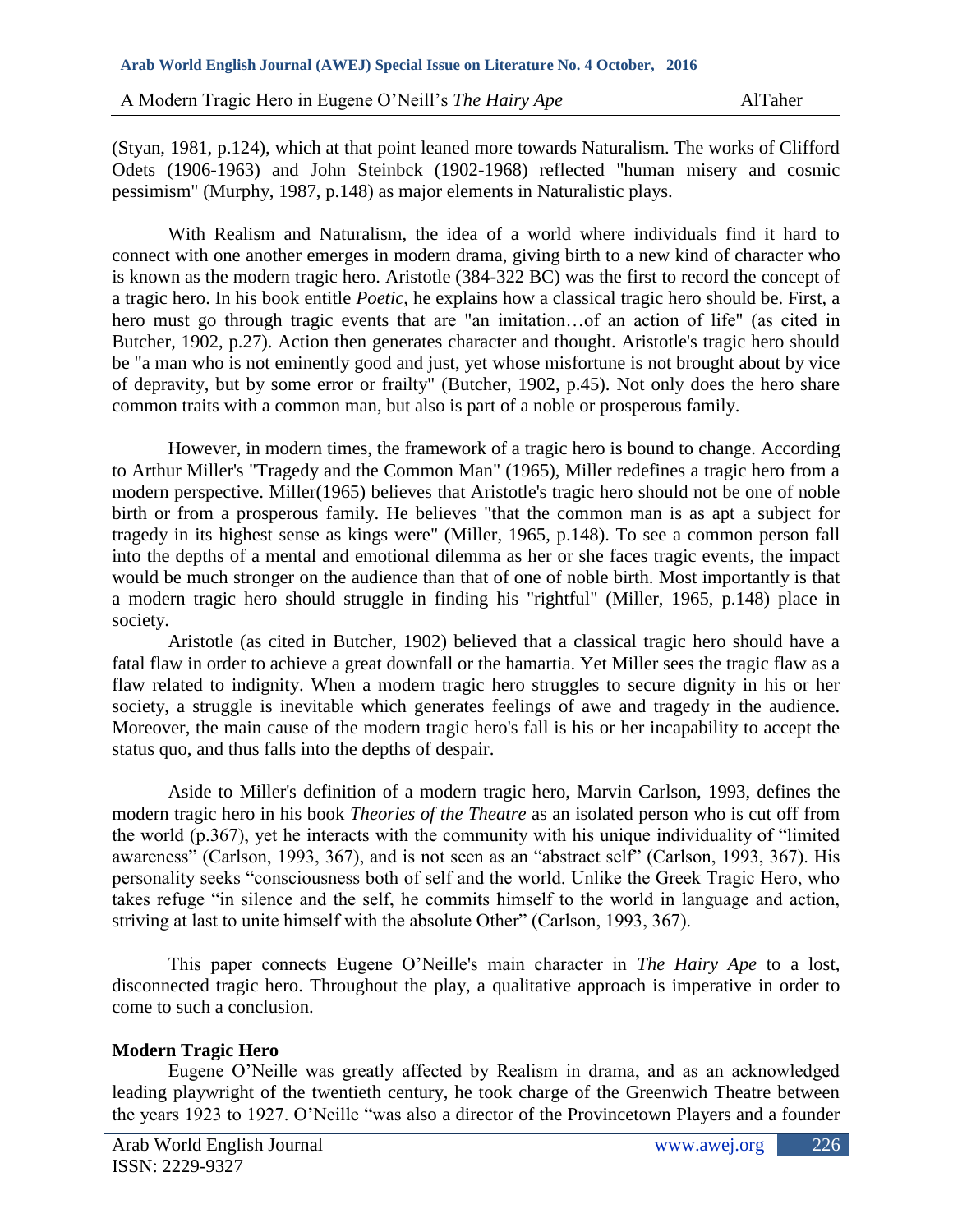of the Theatre Guild, which produced most of his plays." (Grey, 2012, p.427) Yet, his interest in the various aspects of life made him focus on his writing. He was inspired by difficult and controversial topics, as he tests the limitation of man kind in very sensitive situations. Being the son of a popular "matinee idol and the father of American Drama" (Grey, 2012, 427), James O'Neill, his father, made him expand the ideology of realism, expressionism, and lyricism to the American stage. Influenced by his father, who was also an actor and a playwright, he was able to transform the theatre into drama of its truest sense. It is also striking how many of O'Neill's characters resemble the people he knew in his life, the "content of O'Neill's drama is intricately tied to his own past…O'Neill could not escape – neither in his own psychic development nor his playwriting – from the conflicted relationships he had with all the members of his own family" (Bloom, 2007, p.1). This shows that the complicated relationships O'Neill faced with his family is reflected in his characters, for he drew them with a sense of mourning and tragedy.

His taste for tragedy impressed critics, leading him to win four Pulitzer prizes in drama for several of his plays, and later on the Nobel Prize for literature in 1936 (Bloom, 2007, p.8). Yet his personal torments from the scarring effects of his familial relationships – his mother's drug addiction, father's constant absence, and brother's death due to alcohol – haunted him, making him write plays from a disturbed personal perspective.

According to O'Neill's life and influential kind of drama, his play *The Hairy Ape* (1922) is one of his most controversial plays. It was first produced by the Provincetown Players, and was a huge hit after its first performance. O'Neill's statement on *The Hairy Ape* was that the play "should by no means be naturalist." (Grey, 2012, p. 427) implies that the play is entirely realistic in its characters and plot.

*The Hairy Ape* portrays the rupture of a man's identity, who is from the working class, is sent into exile and then to his death when the play ends at the zoo. Yank, the protagonist of the play works at a ship below deck, feeding the ship's engine with coal. He has a muscular physique and a loud voice that distinguishes him from the rest of the crew. His confidence in his strength and ability as a stoker is untouched until Mildred, a rich young heiress, visits the stokehold to see what life is like on the other side of the ship. Yank is then greatly offended by Mildred's horror of him, who called him a "hairy ape." This name-calling crushes his selfesteem, arousing the urge to go "see a gorilla at the zoo, the only creature with whom he can now feel kinship;" (Grey, 2012, 427) when he sets the gorilla free to destroy the capitalistic world he abhors the most, the gorilla turns against him and crushes instead. Yank's feelings of insecurity appears when his dignity is stripped away from him. This event only brings about the beginning of his downfall. According to Miller, 1965, and Carlson, 1993, Yank does fulfill the criterea of a modern tragic hero. His attempt as a low-class person who is fighting back the injustices of capitalism is encountered in the play with death and loss. To O'Neill, death and loss is reality, because the powerful system will always feed on the powerless person no matter how hard a strong individual fights back.

The death of the modern tragic hero is necessary to point out the consequences of segregation. Bloom, 2007, indicates that the play is a form of expressionism in addition to realism, for its expressionistic set design and staging techniques. Moreover, Bloom argues that the "episodic structure, dehumanized characters, [and] a dreamlike quality…place…[the play]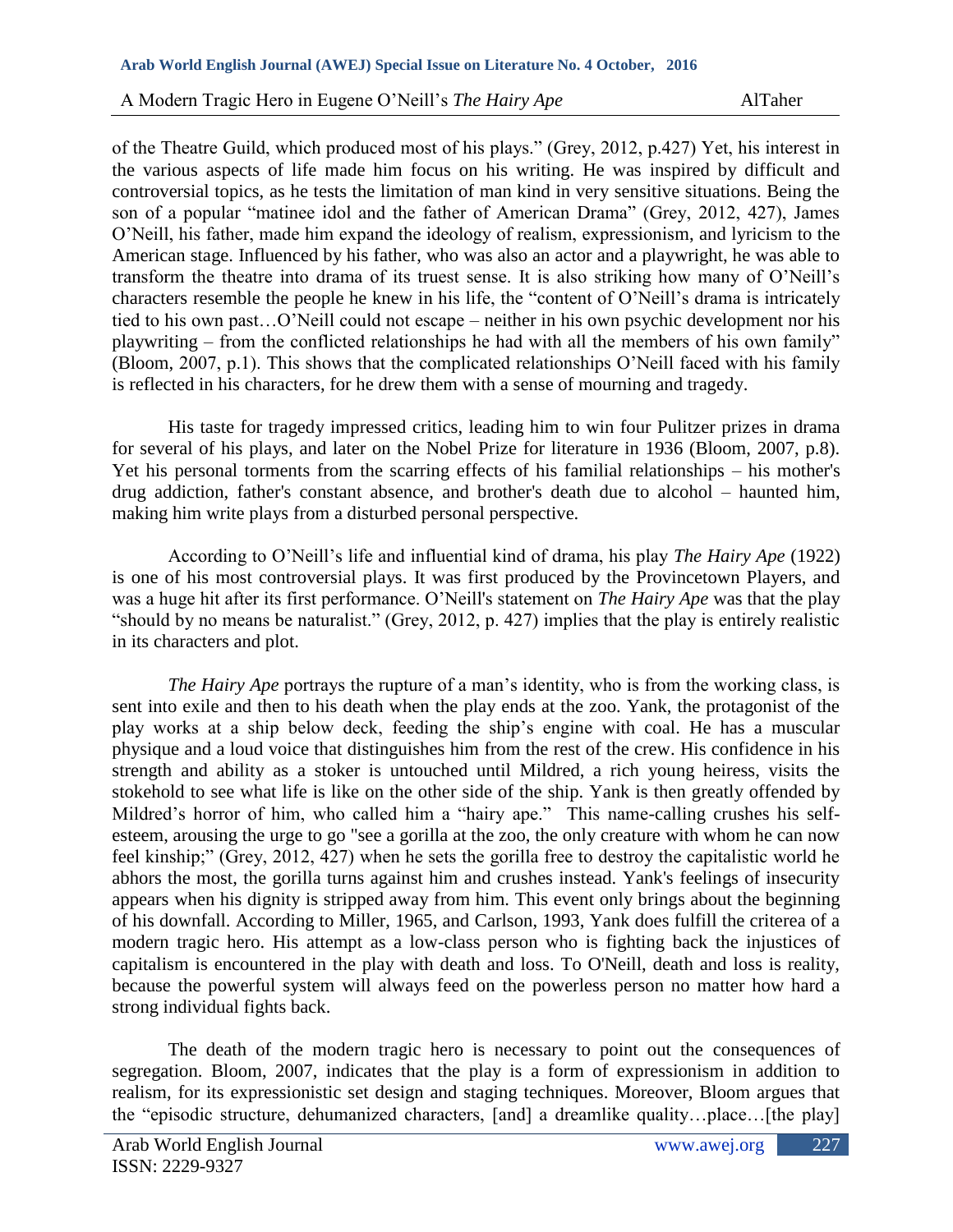firmly in the expressionistic mode." (Bloom, 2007, p. 65) Expressionism appeared in art as a sort of awakening from industrialization. Its goal is to awaken "the psyche of modern men. In an attempt to unmask the inner psyche of individuals, it exerted to present the whole world." (Kaja, 2009, 63) The British critic Raymond Williams (1921-1988) (as cited in Kaja, 2009) explains how expressionism is an important issue when it comes to the consciousness of the mind; he states "'What life is like when the external pretenses are dropped'" (as cited in Kaja, 2009, p.63). This implies how dramatic the world would be if everyone acted the way they actually wanted, and not what is expected from them by society. Simply the way O'Neill characterizes Yank, a brute from the underworld, who does not know how to pretend to be someone unlike his own self:

Listen to me! Sure I'm part of de engines! Why de hell not! Dey move, don't dey? Dey're speed, ain't dey! Dey smash trou, don't dey? Twentyfive knots a hour! Dat's goin' some! Dat's new stuff! Dat belongs…I'm young! I'm in de pink! I move wit it! It, get me! I mean de ting dat's de guts of all is. It ploughs trou all de tripe he's been sayin'. It blows dat up! It knocks dat dead! It slams dat offen de face de oith! It, get me! De engines and de coal and de smoke and all de rest of it! (O'Neill, 1998, 1, p.128)

Obviously, *The Hairy Ape* tackles social problems in the quest for truth in recognizing what a human being actually is. Yank's feelings of loneliness and loss is but a mere fraction of the damage done to a low-class citizen.

With the dramatic use of realism and expressionism in *The Hairy Ape*, the theme of alienation evolves from the conflict between the classes, setting a tragic plot ready to unfold. Mildred symbolizes the upper class, an aristocrat in the form of a capitalist, whereas Yank falls into the working class whose sense of belonging is shaken when he meets Mildred in the Stokehold. The issue of belonging begins with Paddy, an old stoker, who reminisces the past on how sailors used to have more freedom and strength. Yank finds it easy to defend himself by striking odds with the old man and telling him how life as a stoker is not meant for a man of old age. The engines of a ship only work for those who are young and strong. However, Long tries to convince Yank that capitalism has everything to do with their current situation, in which the rich are getting richer, and the poor are getting poorer. The word "belong" (O'Neill, 1998, 5, p.145) recurs a number of times throughout the play, and is specifically used by Yank to emphasize the place he belongs to:

> "All dis gives me pain. It don't belong. Say, aint dere a back room around dis dump? Let's go shoot a ball. All dis is too clean and quiet and dolled-up, get me! It gives me a pain" (O'Neill, 1998, 5, p.145).

With multiple settings, the dilemma of Yank is indicative. Apparently, Yank does have some similar qualities to an ape, with his rough character and strong body. His "'ape-like' qualities…[enables him] to shovel coal at breakneck speed; because of Yank, the engines of the steamship…possess an incessant rhythm." (Krasner, 2005, p.146) As the plot progresses, we see a lonelier Yank, who keeps on searching for a place to belong. "Tink!" (O'Neill. 4. p.141) is the word Yank uses always to think about who he really is and where he belongs to. His identity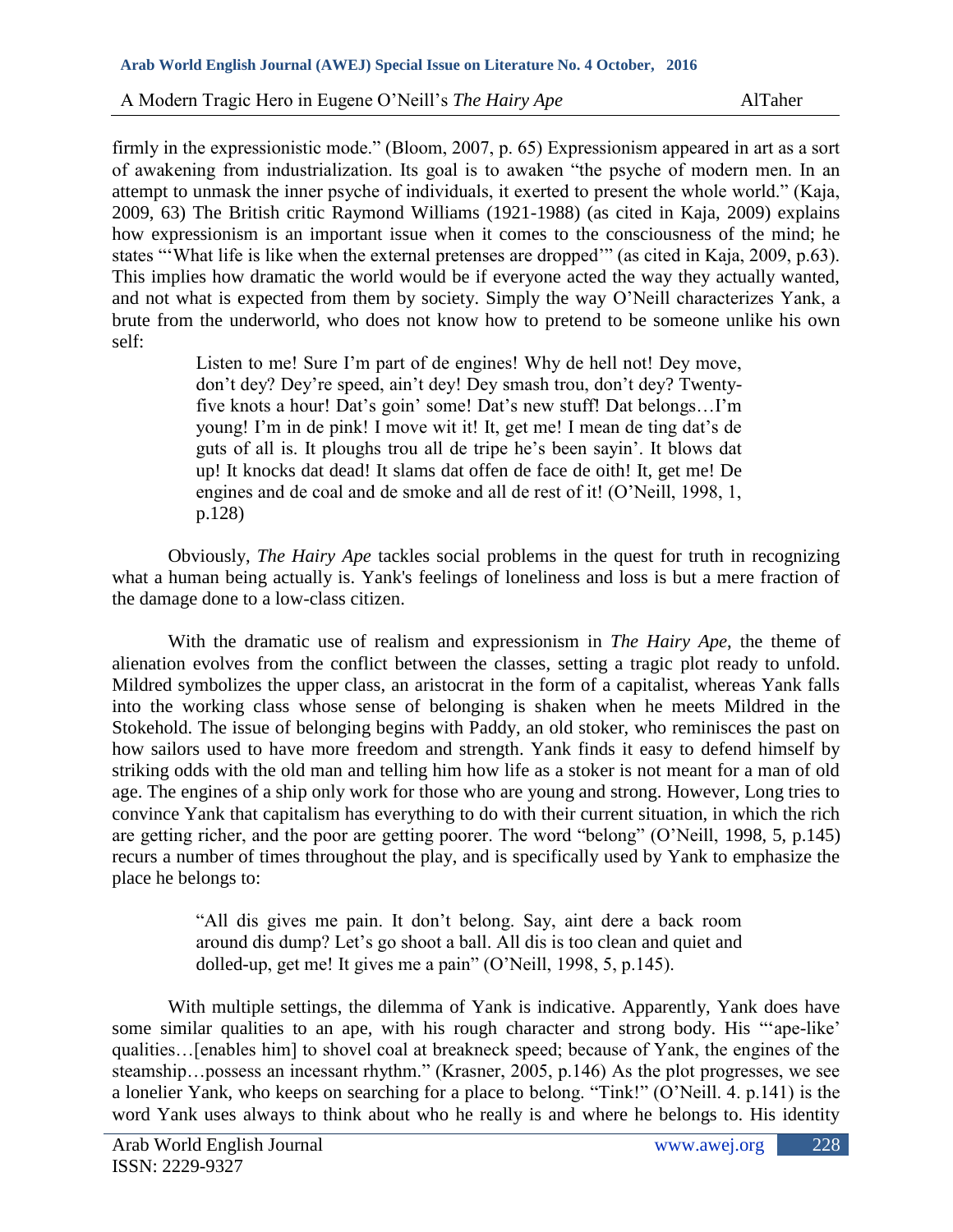undergoes a serious change as he thinks of how Mildred squealed in horror by his very presence: "Say, is dat what she called me – a hairy ape?" (O'Neill. 4. p.141) At the beginning, Yan is perfectly fine with who he really is, an uneducated coal stoker, who lives with the mess of the coal for a long time. He is at harmony with himself and accepts the strength he has, a strength that is similar animalistic behavior. Yet when he encounters Mildred, who symbolizes the upper class, he begins to lose that sense of harmony, and tries to seek meaning to his presence. Hence, trying to find his rightful place in society transforms him into a modern tragic hero.

O'Neill's portrayal of a hero in modern times is to be an ordinary person, a commoner, who constantly struggles to fit in society. Miller, 1965, believes that for a modern tragic hero to appear, he or she should come from a low class society. Stature, according Miller, is necessary to induce tragedy, and for a tragic character to become a hero in modern times, he or she has to break free from the "bounds imposed upon them, usually by society" (as cited in Adams, 1991, p.9).

By looking closely at the character of Yank, one finds that he is stuck; he cannot proceed with this quest of finding a new him, and so he tries to find a way back to the way things were. Yank at first tries to grab the attention of the upper class, that perceive him as an invisible creature. He screams, yells, and even tries to hit the gentlemen who walk by him to grab their attention, but all remain indifferent. They only see what they want to see; the "Monkey fur!" they so desperately adore. Even after Yank hits a gentleman who was running after the bus, the gentleman did not show any sign of pain or anger towards him, and only focused on the fact that he has missed the bus:

> Gentleman – I beg your pardon. (*then irritably*) You have made me lose my bus. (*He claps his hands and begins to scream*) Officer! Officer! (*Many police whistles shrill out on the instant and a whole platoon of policemen rush in on Yank from all sides. He tries to fight but is clubbed to the pavement and fallen upon. The changing gong of the patrol wagon approaches with a clamoring din*) (O'Neill, 1988, 5, p.245).

This indifference caused Yank to search further for a place to belong. With the upper class unwilling to accept him, and the lower class's reality is bitter and unfair, he ends up going to the world of contained animals, the zoo. When Yank shakes the hand of the gorilla, the act symbolizes his search for a sense of belonging. "The subject here is the same ancient one that always was and always will be the one subject for drama, and that is man and his struggle with his own fate. The struggle used to be with gods, but is now with himself, his own past, his attempt to 'belong'" (Diggens, 2007, p.77).

The last soliloquy by Yank endears a heartbreaking throb and a final call to the audience to be aware of the issue of a lost identity; a struggle man will always want to solve throughout his or her lifetime:

> He got me, aw right. I'm trou, Even him didn't tink I belonged…Christ, where do I get off at? Where do I fit in? Aw, what de hell! No squakin', see! No quittin', get me! Croak wit your boots on! … In da cage, huh? …Ladies and gents, step forward and take a slant at de one and only –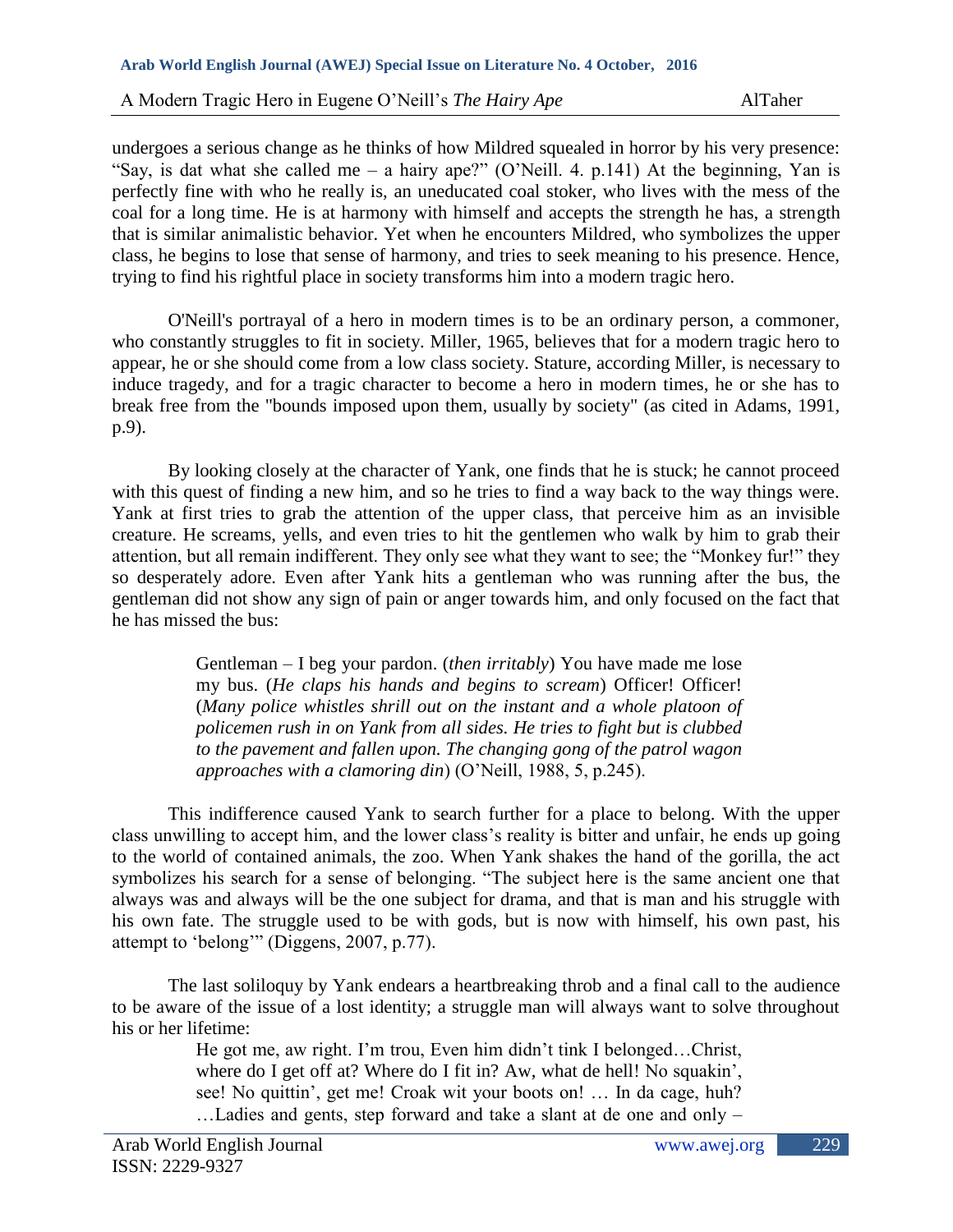(*his voice weakening*) – one and original – Hairy Ape from de wilds of – *(He slips in a heap on the floor and dies. The monkeys set up a chattering, whimpering wail. And, perhaps, the Hairy Ape at last belongs)* (O'Neill, 1988, 8, p.163).

The final blow Yank receives from the ape is symbolic, as it shows the great injustices done to the common person, the poor, and the different. It is only in death does one finally realize that Yank was actually a somebody, who had once a voice of his own. His heroic act can only be seen in his death, and his flaw is his sense of indignity, transforming his feeling of nothingness into a sense of purpose and responsibility. Thus, the tragic ending truly makes Yank a modern tragic hero.

## **Conclusion**

Yank's loss of who he really is and what he means to the world fits the description of a modern tragic hero perfectly. It is in his falling that one realizes the conundrum of a capitalist world and class segregation. Yank strives to make a connection with the other in order to be accepted in society, but never prevails. In the end, he dies alone, still searching to belong somewhere. The sympathy he arouses in the audience transcends him to a symbolic figure who has endured the pain of ignorance, and has chosen to sacrifice his pitiful presence to become a modern tragic hero.

## **About the Author:**

**Bassmah B. AlTaher** is an English Instructor at the German Jordanian University, whose passion is teaching, researching, and reading. A PhD holder from the University of Jordan with a degree in English Literature; she is specialized in American Modern Literature and the Modern Novel. Her main interests in the field of research are Film and Literature, Post-colonialism, and African-American Literature.

#### **References**

- Adams, Julie (1991). *Versions of Heroism in Modern American Drama.* New York: Palgrave Macmillan
- Bloom, Steven F (2007). *Student Companion to Eugene O'Neill.* New York: Greenwood Press.
- Butcher, S.H (1902). *The Poetics of Aristotle: Edited with Critical Notes and a Translation.* Ed. S.H. Butcher. 3rd ed. London: Macmillan.

Carlson, Marvin A (1993). *Theories of the Theatre: A Historical and Critical Survey from the Greeks to the Present.* New York: Cornell University Press.

- Diggens, John Patrick (2007). *Eugene O'Neill's America: Desire under Democracy.* Chicago: UCP.
- Grey, Richard (2012). *A History of American Literature*. 2<sup>nd</sup> Ed. Massachusetts: Blackwell.
- Kaja, Sudha Rani (2009). "Past Present and Past: Expressionism on the American and Indian Stage." *IUP Journal of English Studies*. Vol. 4 Issue 3/4, p63-69. Hyderabad: IUP Publications.
- Krasner, David (2005). *A Companion to Twentieth-Century American Drama.* Massachusetts: Blackwell.